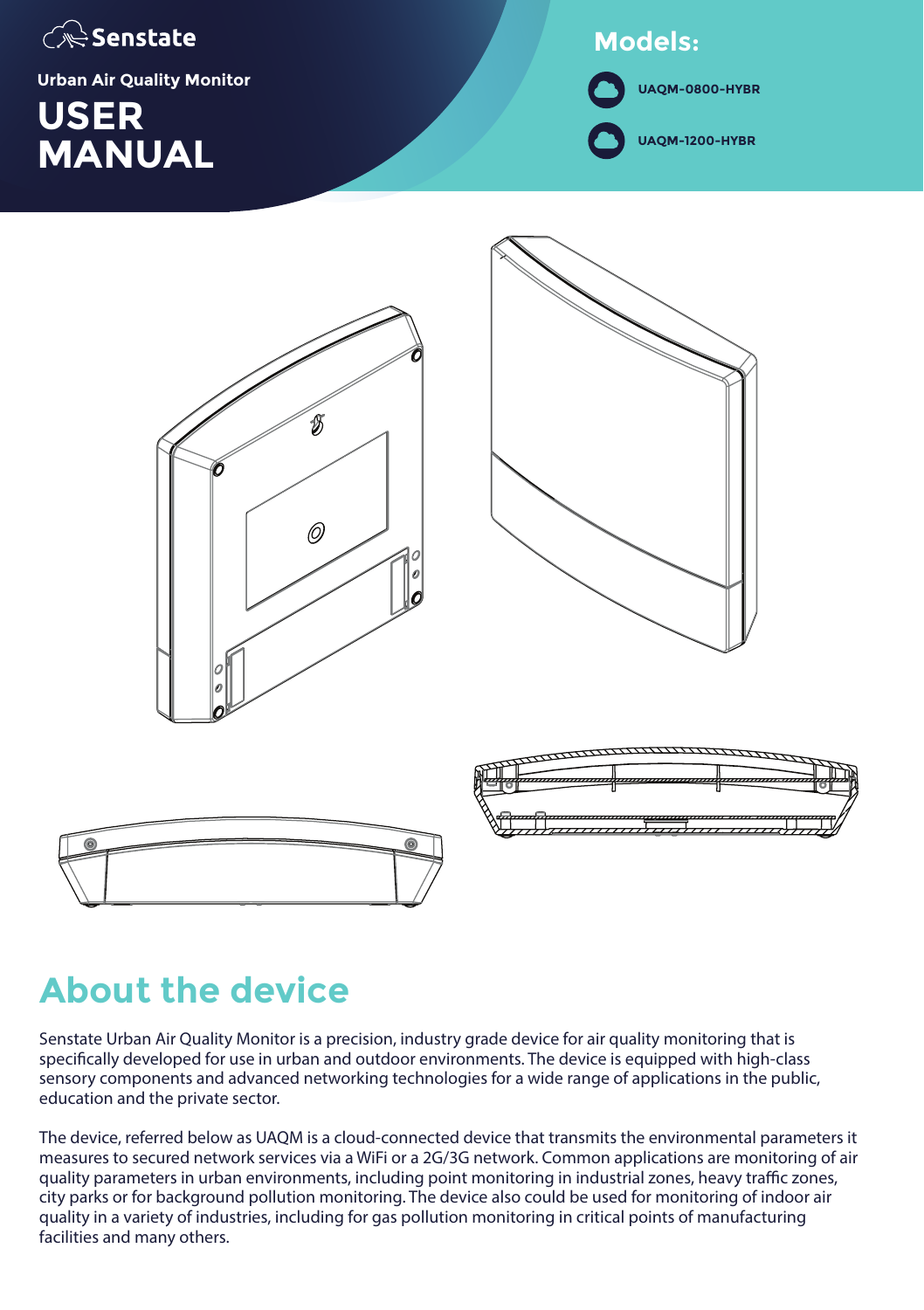### **What is included**



Also, you will find this manual and a security card. Please keep the security card in a safe place, because it contains sensitive information which is used as a proof of ownership of your device in all software systems.

### **Accessories**

The Senstate UAQM device is compatible with a variety of optional accessories listed below. You can purchase the accessories directly by contacting us or by contacting our integration partners in your area.





The wall mount is used for mounting on any type of wall or other vertical surface





### **Pillar Stand** UAQM-ACC-PS01

The pillar stand is used for mounting on pillars. In most cases, this accessory is combined with the Wall Mount

### **Senstate Cloud Box** SCB-WIFI

The cloud box is an electronic device used to transmit the parameters of a station to any TV, LCD or projector.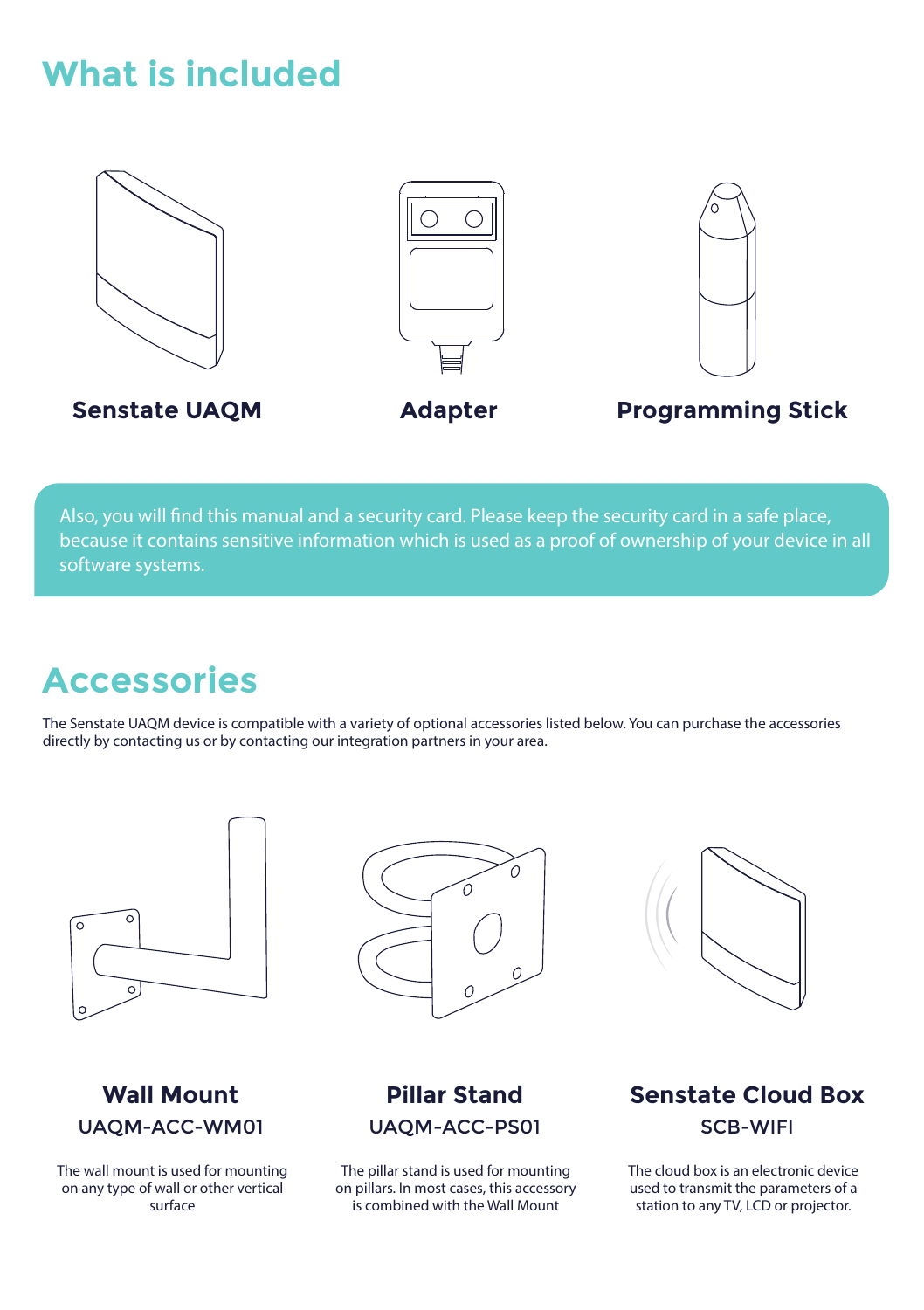### **How to use**

The UAQM device requires an internet connection in order to work properly. Without internet connectivity, the device is not able to transmit the sensory data and thus, you will not be able to take advantage of any of the features.

The device has two options for connectivity. The first option is WiFi connectivity, which is incorporated by default in all UAOM devices. The second option is the 2G/3G modem, which is an optional feature that allows connectivity in 170 countries worldwide.

# **First start**

To start the device, you need to plug in the power connector. The power connector is also used as an on/off switch. Shortly said, if the power connector is plugged in, the **device is in operation mode, if it is plugged off - the device is in power** off mode.

| <b>Grid Power Availability</b> | <b>Plugged in connector</b>                     | <b>Plugged off connector</b> |
|--------------------------------|-------------------------------------------------|------------------------------|
| Grid power                     | Device is working and<br>charging the batteries | Device is On                 |
| No grid power                  | Device is working on<br>battery power           | Device is Off                |

## **Startup Beep Notifications**

| <b>Long beep</b>                                                                                                                                                       | <b>Two short beeps</b>                                                                              | <b>Very long beep</b>                                                                                                                    |
|------------------------------------------------------------------------------------------------------------------------------------------------------------------------|-----------------------------------------------------------------------------------------------------|------------------------------------------------------------------------------------------------------------------------------------------|
| Device enters into semi-diagnostic<br>mode. It might take between 10 and<br>20 seconds for WiFi connected<br>devices and up to 5 minutes for<br>2G/3G enabled devices. | The internal diagnostics is completed<br>successfully and the device enters<br>into operation mode. | The device did not pass its internal<br>diagnostics procedures and is not<br>able to start properly. Please contact<br>our support team. |

### **How to connect the device to a 2G/Mobile network**

Connecting the device via 2G/Mobile is fully automated. It scans and finds all available mobile carriers and depending on the signal strength and other parameters of each available operator, it chooses the best option to connect to. If a carrier's coverage drops, it will automatically reconnect to another one with higher availability.

# **Connectivity priority**

If your UAQM device is equipped with the 2G/3G feature, the device will follow prioritisation of connectivity options.

| If WiFi is properly connected to a network                         | If WiFi is not configured, or there is no internet connection |
|--------------------------------------------------------------------|---------------------------------------------------------------|
| The device will always use WiFi connectivity instead<br>of $2G/3G$ | The device will use its 2G/3G capabilities                    |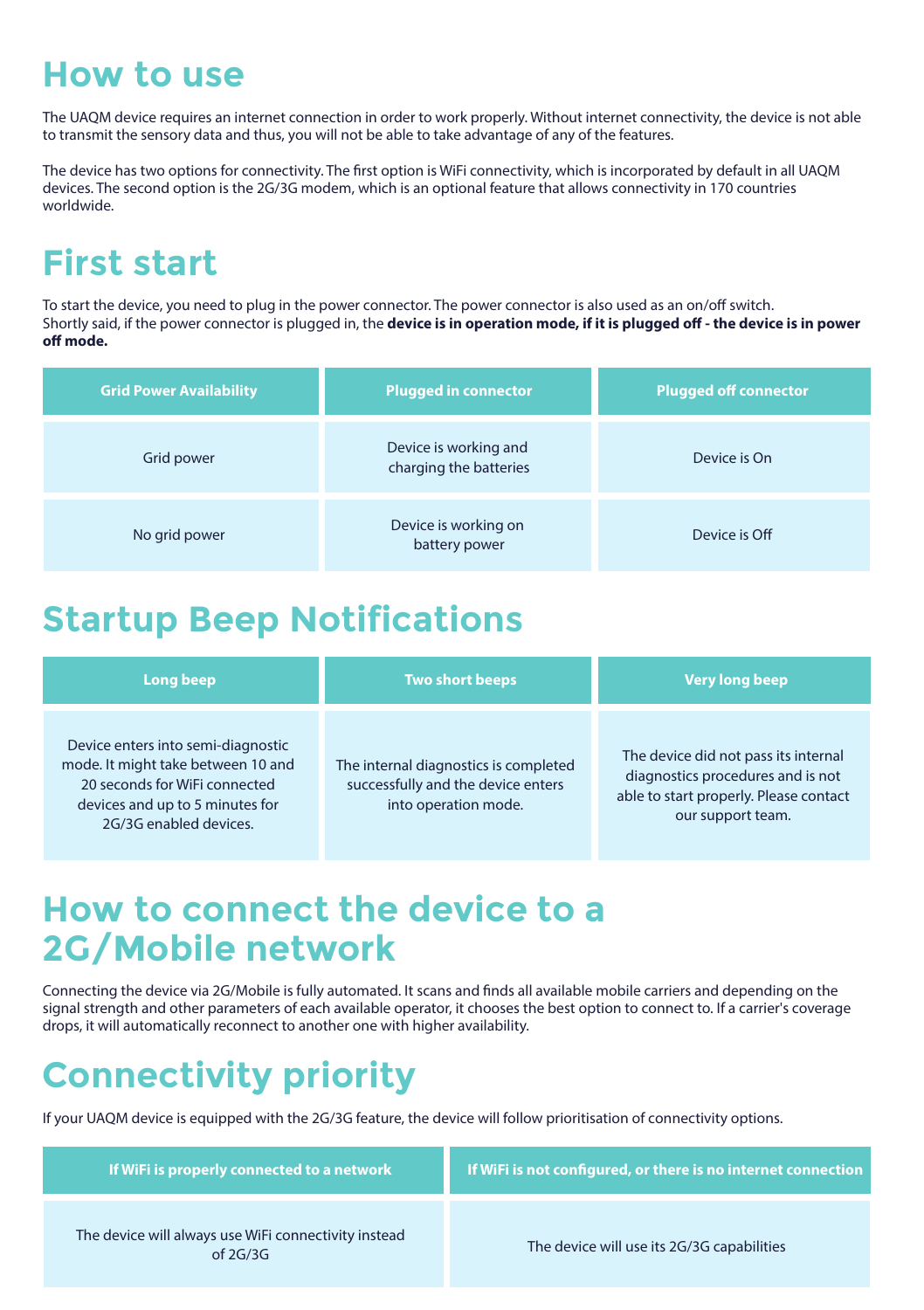# **How to connect the device to WiFi**

To connect the device to a WiFi network, first it needs to pass its internal diagnostics checks. Please refer to the previous point. After the device is initialized, please follow the below procedure.

### **Step 1**

Bring the magnetic stick between the two LED's on the bottom of the device. Short beeps will start as well as both LED's blinking. Do not move the magnetic stick until you hear a long beep after around 5 seconds.

### **Step 3**

The device is now visible by other WiFi enabled devices. Use a tablet, smartphone or PC to find the UAOM device in the WiFi networks list. It should appear as Senstate XXXX, where XXXX are the last symbols of your device token.

### **Step 5**

From the configuration page, please choose the WiFi network which you would like the device to be connected to, type the password and click save. You are all done. Your device is now connected to a network.

### **Step 2**

After step 1 is completed, the red LED will start blinking slowly. This means that you are in WiFi setup mode. The setup mode has timeout of 60 seconds. If you do not connect within the timeout period, the device will exit the setup mode.



Connect to the UAQM device that appears in the list. You will be redirected to the configuration page. Some smart phones do not support automatic redirection. In such a scenario, you should manually open a browser and type http://senstate.link to be redirected to the configuration page.

### **You are all done.**

**Your device is now connected to a network.**

# **LED signals**

On the bottom side of the device, you can find two LEDs. The red LED shows the availability of connection to the internet and the blue LED shows the connection to the Cloud services.

|                         | Slow blink            | <b>Fast blink</b>     | LED on                        |
|-------------------------|-----------------------|-----------------------|-------------------------------|
| Internet LED (red)      | WiFi configuration    | Connecting to         | Successfully connected        |
|                         | mode                  | internet              | to internet                   |
| <b>Cloud LED (blue)</b> | Connecting to the     | Authenticated to the  | <b>Successfully transmits</b> |
|                         | <b>Cloud Services</b> | <b>Cloud Services</b> | data                          |

If both LEDs are blinking together, this means that WiFi is not congured and the device is waiting for you to configure the WiFi connectivity.

Please refer to **"How to connect the device to WiFi" from this manual.**

# **Cloud System**

The UAQM device is a cloud-connected device that requires an account in our Senstate.Cloud system, where it will be assigned to. After you assign the device in your account, you will be able to see all data coming from the device and take advantage of many other features of the system.

**Cloud system registration steps**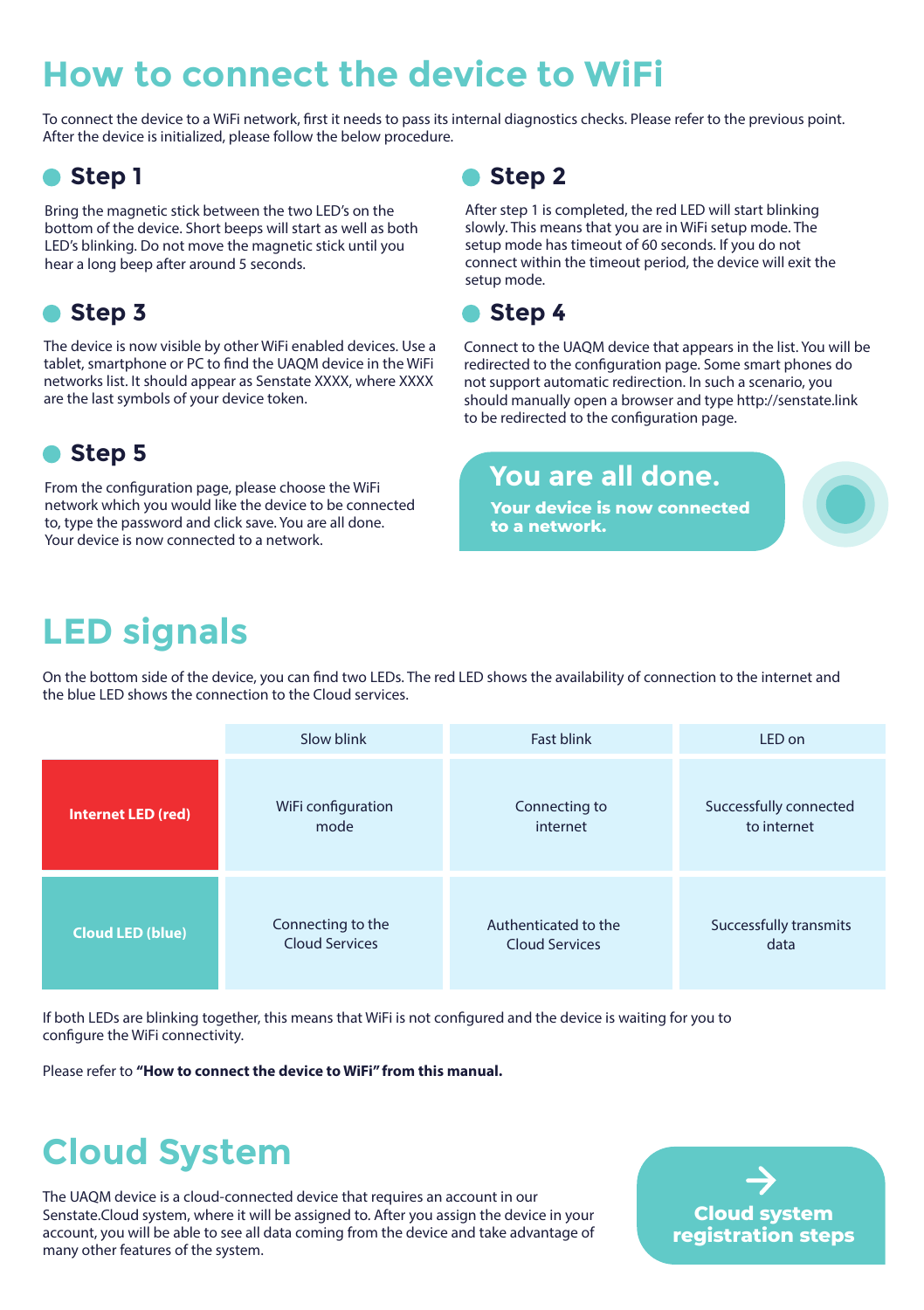### **Step 1**

To create an account in the system, please visit **https://senstate.com** and follow the steps of the Signup procedure. If you already have an account, you can just add the device to your existing one.

### **Step 3**

Give your device a short name. **Congratulations, your Senstate Device is added to your account.** If you decide to stop using the device or would like to transfer the ownership to someone else, you can un-assign it from your account and give the security card to the new person. Having the information in the card, the device can be assigned to any other account in **Senstate.Cloud.**

# **Mounting Guide**

**Step 2**

After your account is created and you have successfully signed in, please click on **"Assign device"** and type the Assining Secret and Assigning Token provided with the security card that comes with your device. Please keep your security card in a safe place as it contains sensitive information.

### **Congratulations!**

**Your Senstate Device is added to your account.**

Choosing a location for monitoring of Air Quality is an important aspect to be considered before mounting the device. Depending on the specific purpose you would like to achieve, there might be background monitoring or point-based monitoring principles. In some countries, there is even a regulatory framework as to how the Air Quality Monitoring stations should be positioned in order to comply with the regulations.

If you are going to use the station for precise measurements where regulatory compliance needs to be achieved, we strongly recommend contacting a consultant of Air Quality Monitoring. We also provide consulting services for that matter and you can contact us via the contact details listed in this manual.

#### **Below are listed basic recommendations for mounting the station.**



# **Limited Warranty**

**Senstate Technologies SC (Senstate)** warrants that the product furnished hereunder (the Product) shall be free from defects in material and workmanship for a period of one (1) year from the date of shipment by Senstate or an official distributing partner under normal use and operation. Senstate's sole and exclusive obligation and liability under the foregoing warranty shall be for Senstate, at its discretion, to repair or replace any Product that fails to conform to the above warranty during the above warranty period. The expense of removal and reinstallation of any Product is not included in this warranty. The warranty period of any repaired or replaced Product shall not extend beyond its original term.

**Warranty Conditions**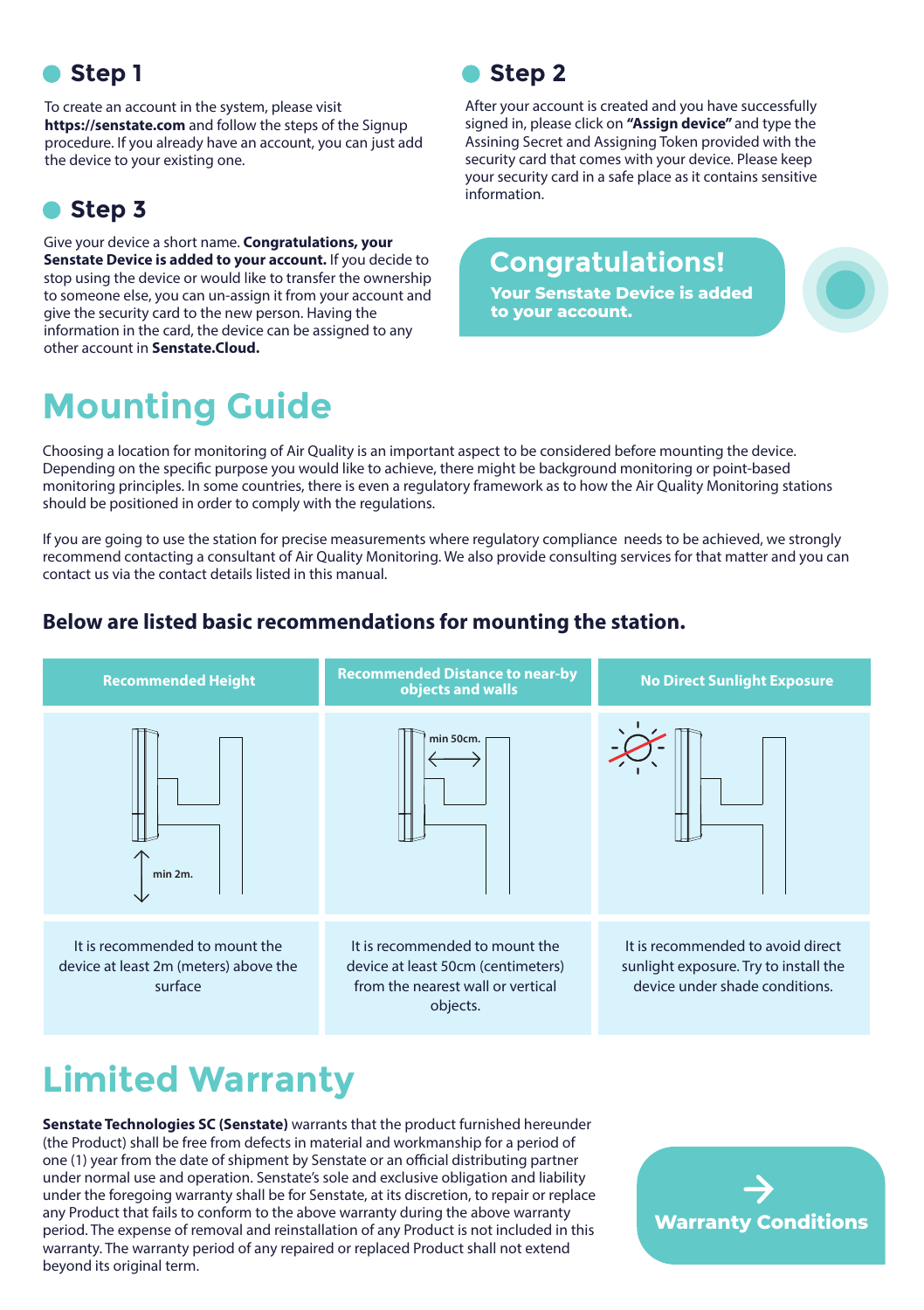## **Warranty Conditions**

#### **The above warranty does not apply if the Product:**

- In as been modified and/or altered, or in addition made thereto, except by Senstate, or Senstate's authorized representatives, or as appointed by Senstate in writing;
- Has been painted, rebranded or physically modified in any way;
- Has been damaged due to errors or defects in cabling;
- ä Has been subject to misuse, abuse, negligence, abnormal physical, electromagnetic or electrical stress, including lighting strikes, or accident;
- Has been damaged or impaired as a result of using third party firmware:
- Has no original Senstate label, or missing any other original labels;

**In addition, the above warranty shall apply only if: the product has been properly installed and used at all times in accordance, and in all material aspects, with the applicable Product documentation.**

### **Returns**

No product will be accepted for replacement or repair without obtaining a Return Materials Authorization (RMA) number from Senstate during the warranty period, and the Product being received at Senstate's facilities freight prepaid in accordance with the RMA process. Products returned without an RMA will not be processed and will be returned freight collected or subject to disposal.

**For more information about returns or warranty conditions, please use the contact details below:**

### **Service Processing Center**

**Senstate Technologies SC, 5300 Gabrovo, Bulgaria**

Email: support@senstate.com Phone: +359 66 817 403

### **Message from Senstate**

#### **Thank you for choosing our Air Quality Monitoring device!**

We take great care about the quality of our devices and software systems we build. But most importantly, we care about the environment, as we think each person on the planet should do at all times.

By purchasing this device and using it to monitor a specific area, you contribute to achieving the goal of our generation which aims to track the environmental pollution and inform authorities and regulators in a collaborative way, for the deep problems our world is facing with the balance of humans and nature.

We would like to thank you again for becoming a part of the greener and healthier future for all of us.



# **WE CARE ABOUT** THE ENVIRONMENT!